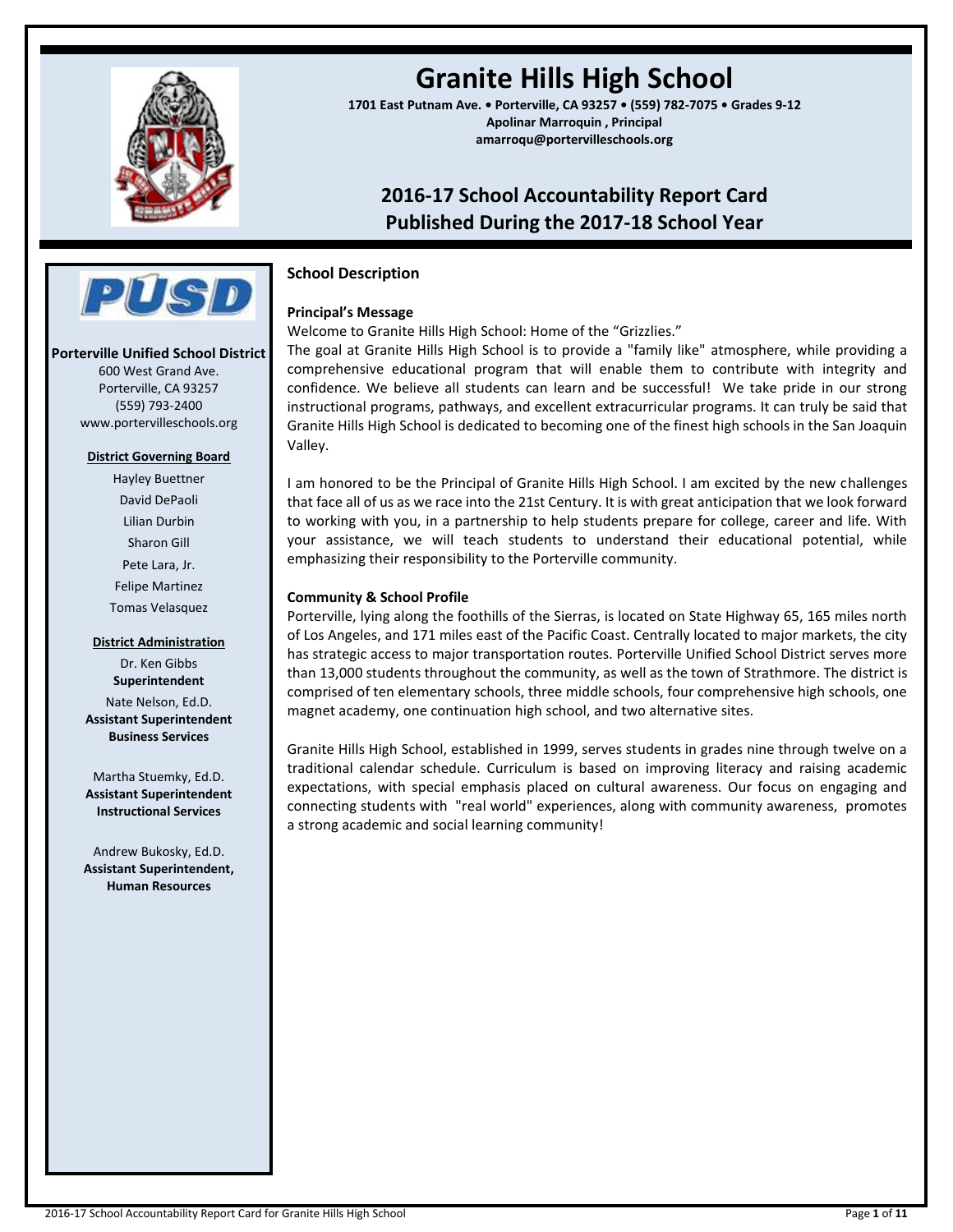## **About the SARC**

By February 1 of each year, every school in California is required by state law to publish a School Accountability Report Card (SARC). The SARC contains information about the condition and performance of each California public school. Under the Local Control Funding Formula (LCFF) all local educational agencies (LEAs) are required to prepare a Local Control and Accountability Plan (LCAP), which describes how they intend to meet annual school-specific goals for all pupils, with specific activities to address state and local priorities. Additionally, data reported in an LCAP is to be consistent with data reported in the SARC.

- For more information about SARC requirements, see the California Department of Education (CDE) SARC Web page at http://www.cde.ca.gov/ta/ac/sa/.
- For more information about the LCFF or LCAP, see the CDE LCFF Web page at http://www.cde.ca.gov/fg/aa/lc/.
- For additional information about the school, parents/guardians and community members should contact the school principal or the district office.

| 2016-17 Student Enrollment by Grade Level       |       |  |  |  |  |
|-------------------------------------------------|-------|--|--|--|--|
| <b>Number of Students</b><br><b>Grade Level</b> |       |  |  |  |  |
| Grade 9                                         | 321   |  |  |  |  |
| Grade 10                                        | 381   |  |  |  |  |
| Grade 11                                        | 339   |  |  |  |  |
| Grade 12                                        | 277   |  |  |  |  |
| <b>Total Enrollment</b>                         | 1,318 |  |  |  |  |

| 2016-17 Student Enrollment by Group |                                    |  |  |  |
|-------------------------------------|------------------------------------|--|--|--|
| Group                               | <b>Percent of Total Enrollment</b> |  |  |  |
| <b>Black or African American</b>    | 0.5                                |  |  |  |
| American Indian or Alaska Native    | 1                                  |  |  |  |
| Asian                               | 1.3                                |  |  |  |
| <b>Filipino</b>                     | 0.2                                |  |  |  |
| <b>Hispanic or Latino</b>           | 86.6                               |  |  |  |
| Native Hawaiian or Pacific Islander | 0.7                                |  |  |  |
| White                               | 8.8                                |  |  |  |
| Two or More Races                   | 0.5                                |  |  |  |
| Socioeconomically Disadvantaged     | 92.7                               |  |  |  |
| <b>English Learners</b>             | 20.3                               |  |  |  |
| <b>Students with Disabilities</b>   | 5.2                                |  |  |  |
| <b>Foster Youth</b>                 | 0.6                                |  |  |  |

## **A. Conditions of Learning**

#### **State Priority: Basic**

The SARC provides the following information relevant to the State priority: Basic (Priority 1):

- Degree to which teachers are appropriately assigned and fully credentialed in the subject area and for the pupils they are teaching;
- Pupils have access to standards-aligned instructional materials; and
- School facilities are maintained in good repair.

| <b>Teacher Credentials</b>                         |           |           |           |  |  |
|----------------------------------------------------|-----------|-----------|-----------|--|--|
| <b>Granite Hills High School</b>                   | $15 - 16$ | $16-17$   | $17 - 18$ |  |  |
| <b>With Full Credential</b>                        | 54        | 53        | 53        |  |  |
| <b>Without Full Credential</b>                     | 3         | 5         | 5         |  |  |
| <b>Teaching Outside Subject Area of Competence</b> | 4         | 5         | 5         |  |  |
| <b>Porterville Unified School District</b>         | $15 - 16$ | $16 - 17$ | $17 - 18$ |  |  |
| <b>With Full Credential</b>                        |           |           | 585       |  |  |
| <b>Without Full Credential</b>                     |           |           | 59        |  |  |
| <b>Teaching Outside Subject Area of Competence</b> |           |           | 19        |  |  |

| <b>Teacher Misassignments and Vacant Teacher Positions at this School</b> |  |  |  |  |  |  |  |
|---------------------------------------------------------------------------|--|--|--|--|--|--|--|
| <b>Granite Hills High School</b><br>17-18<br>15-16<br>$16 - 17$           |  |  |  |  |  |  |  |
| Teachers of English Learners                                              |  |  |  |  |  |  |  |
| <b>Total Teacher Misassignments</b>                                       |  |  |  |  |  |  |  |
| <b>Vacant Teacher Positions</b>                                           |  |  |  |  |  |  |  |

\* "Misassignments" refers to the number of positions filled by teachers who lack legal authorization to teach that grade level, subject area, student group, etc. Total Teacher Misassignments includes the number of Misassignments of Teachers of English Learners.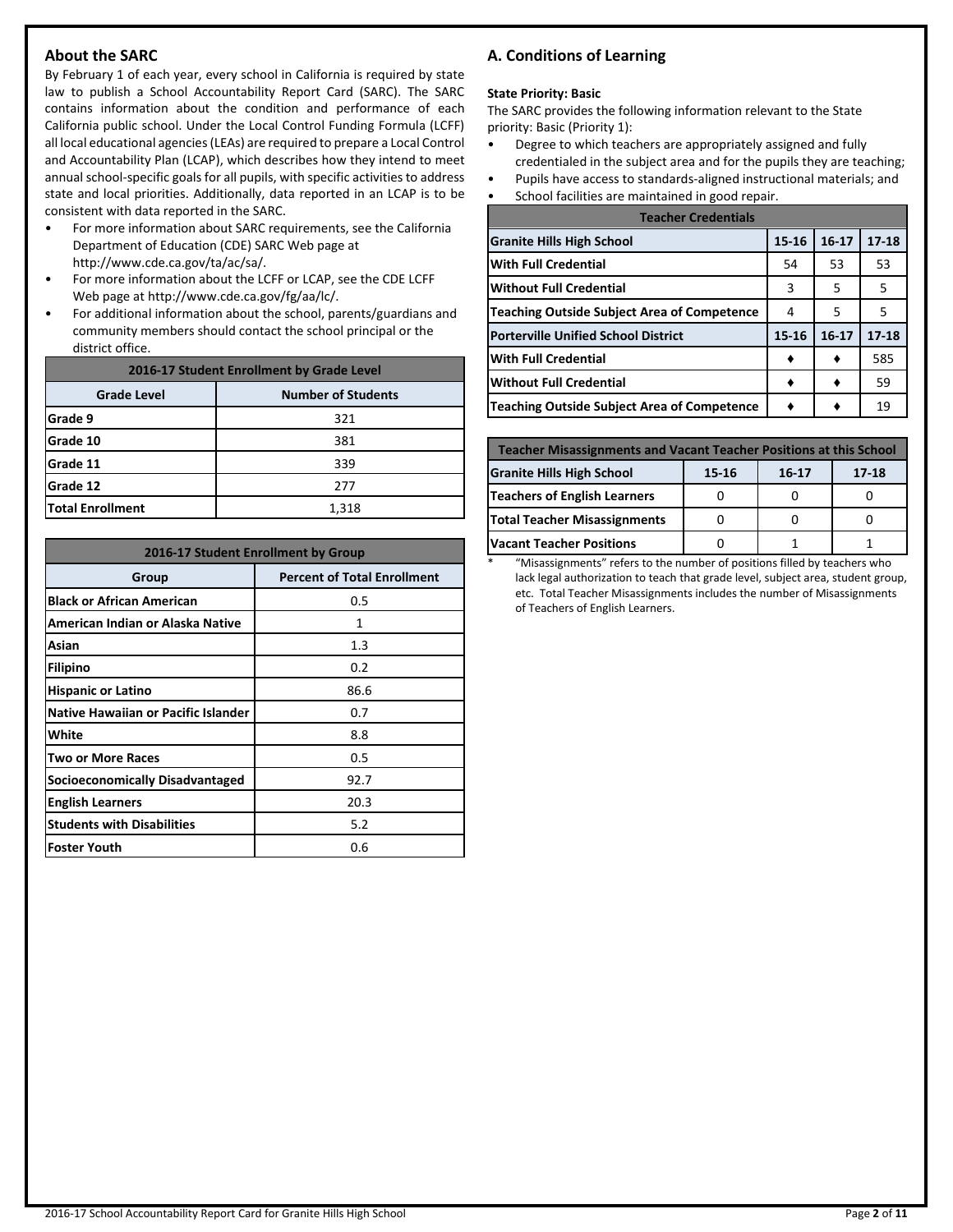## **Quality, Currency, Availability of Textbooks and Instructional Materials (School Year 2017-18)**

Porterville Unified School District held a Public Hearing on August 25, 2016 and determined that each school has sufficient and good quality textbooks, instructional materials, or science lab equipment pursuant to the settlement of Williams vs. the State of California. All students, including English Learners, are given their own individual standards-aligned textbooks or instructional materials, or both, in core subjects for use in the classroom and to take home. The chart below displays data collected in August 2016, regarding textbooks in use during the 2016-17 school year.

| <b>Textbooks and Instructional Materials</b><br>Year and month in which data were collected: August 2016 |                                                          |      |  |  |
|----------------------------------------------------------------------------------------------------------|----------------------------------------------------------|------|--|--|
| <b>Core Curriculum Area</b>                                                                              | Textbooks and Instructional Materials/Year of Adoption   |      |  |  |
| <b>Reading/Language Arts</b>                                                                             | Glencoe/McGraw Hill<br>Adopted 2000                      |      |  |  |
|                                                                                                          | Globe Book Company<br>Adopted 1999                       |      |  |  |
|                                                                                                          | MacMillan/McGraw Hill<br>Adopted 1999                    |      |  |  |
|                                                                                                          | McDougal Littell<br>Adopted 2005                         |      |  |  |
|                                                                                                          | The textbooks listed are from most recent adoption:      | Yes  |  |  |
|                                                                                                          | Percent of students lacking their own assigned textbook: | 0.0% |  |  |
| <b>Mathematics</b>                                                                                       | Addison-Wesley                                           |      |  |  |
|                                                                                                          | Adopted 2003                                             |      |  |  |
|                                                                                                          | Brooks/Cole                                              |      |  |  |
|                                                                                                          | Adopted 2001                                             |      |  |  |
|                                                                                                          |                                                          |      |  |  |
|                                                                                                          | Integrated Math 1, 2, 3<br>Adopted 2013, Math Vision     |      |  |  |
|                                                                                                          |                                                          |      |  |  |
|                                                                                                          | McDougal Littell                                         |      |  |  |
|                                                                                                          | Adopted 2006                                             |      |  |  |
|                                                                                                          | The textbooks listed are from most recent adoption:      | Yes  |  |  |
|                                                                                                          | Percent of students lacking their own assigned textbook: | 0.0% |  |  |
| <b>Science</b>                                                                                           | Glencoe<br>Adopted 2004                                  |      |  |  |
|                                                                                                          | McDougal Littell                                         |      |  |  |
|                                                                                                          | Adopted 2006                                             |      |  |  |
|                                                                                                          | Prentice Hall                                            |      |  |  |
|                                                                                                          | Adopted 2009                                             |      |  |  |
|                                                                                                          |                                                          |      |  |  |
|                                                                                                          | Thomson Learning<br>Adopted 2002                         |      |  |  |
|                                                                                                          |                                                          |      |  |  |
|                                                                                                          | The textbooks listed are from most recent adoption:      | Yes  |  |  |
|                                                                                                          | Percent of students lacking their own assigned textbook: | 0.0% |  |  |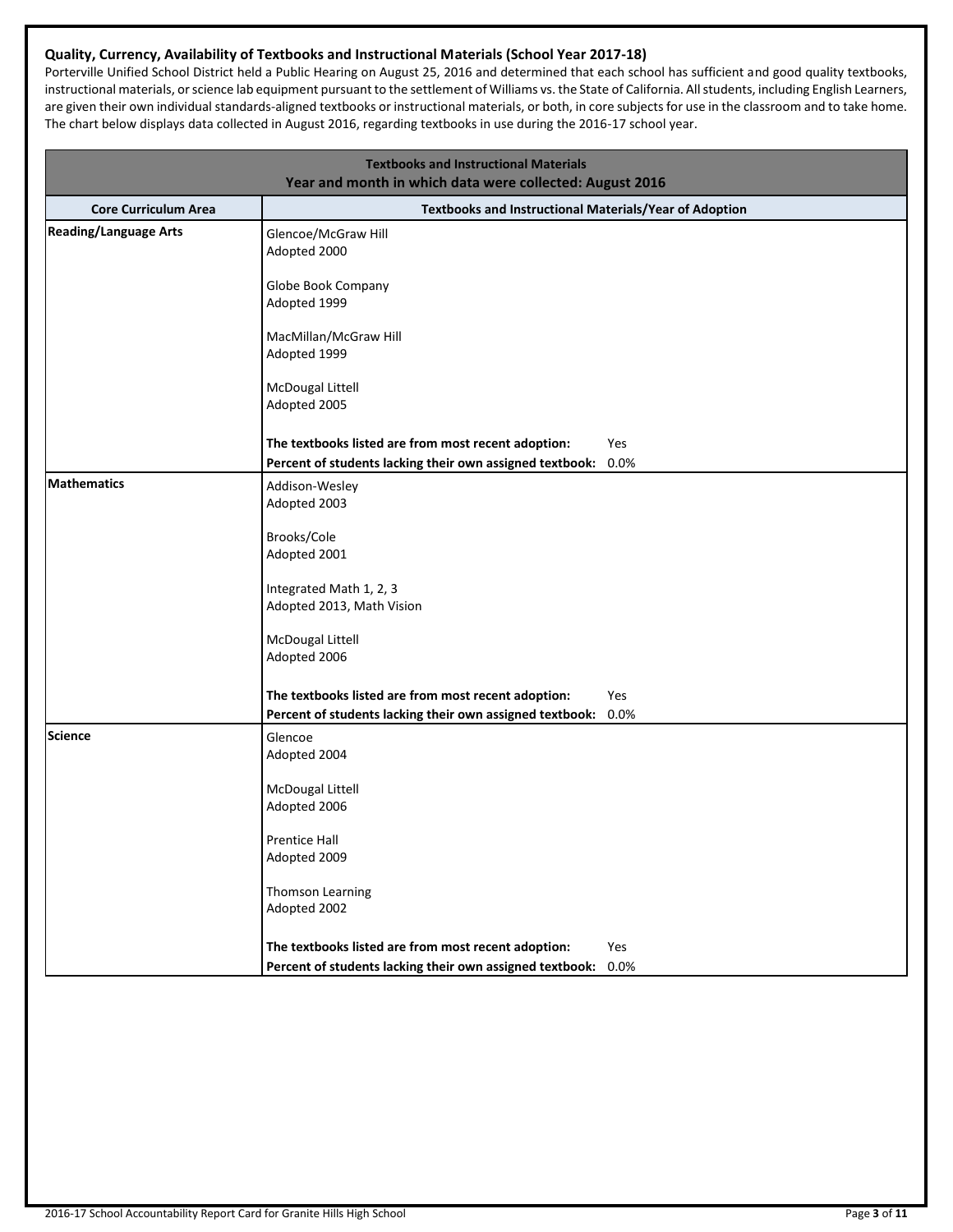| <b>Textbooks and Instructional Materials</b><br>Year and month in which data were collected: August 2016 |                                                                                                                                    |                |  |  |  |
|----------------------------------------------------------------------------------------------------------|------------------------------------------------------------------------------------------------------------------------------------|----------------|--|--|--|
| <b>Core Curriculum Area</b>                                                                              | <b>Textbooks and Instructional Materials/Year of Adoption</b>                                                                      |                |  |  |  |
| <b>History-Social Science</b>                                                                            | Glencoe<br>Adopted 1999<br>McDougal Littell<br>Adopted 2006<br>McGraw-Hill<br>Adopted 1999<br><b>Prentice Hall</b><br>Adopted 1999 |                |  |  |  |
|                                                                                                          | The textbooks listed are from most recent adoption:<br>Percent of students lacking their own assigned textbook:                    | Yes<br>$0.0\%$ |  |  |  |
| <b>Foreign Language</b>                                                                                  | Percent of students lacking their own assigned textbook: 0.0%                                                                      |                |  |  |  |
| <b>Health</b>                                                                                            | Percent of students lacking their own assigned textbook: 0.0%                                                                      |                |  |  |  |
| <b>Visual and Performing Arts</b>                                                                        | Percent of students lacking their own assigned textbook: 0.0%                                                                      |                |  |  |  |

Note: Cells with N/A values do not require data.

## **School Facility Conditions and Planned Improvements (Most Recent Year)**

Granite Hills High School was originally constructed in 1999 and is currently comprised of 58 classrooms (including portables), a library/media center, three computer labs, two science labs, two staff rooms, a cafeteria, six athletic fields, two gymnasiums, an Olympic-size swimming pool, the main office, the guidance office, and the career center. Additionally, in 2002-03, construction of a 7,000-seat football/soccer stadium was completed, named for Jacob C. Rankin. In the summer of 2017 a new surface was added to "The Pyramid". The chart displays the results of the most recent school facilities inspection, provided by the district in July 2017.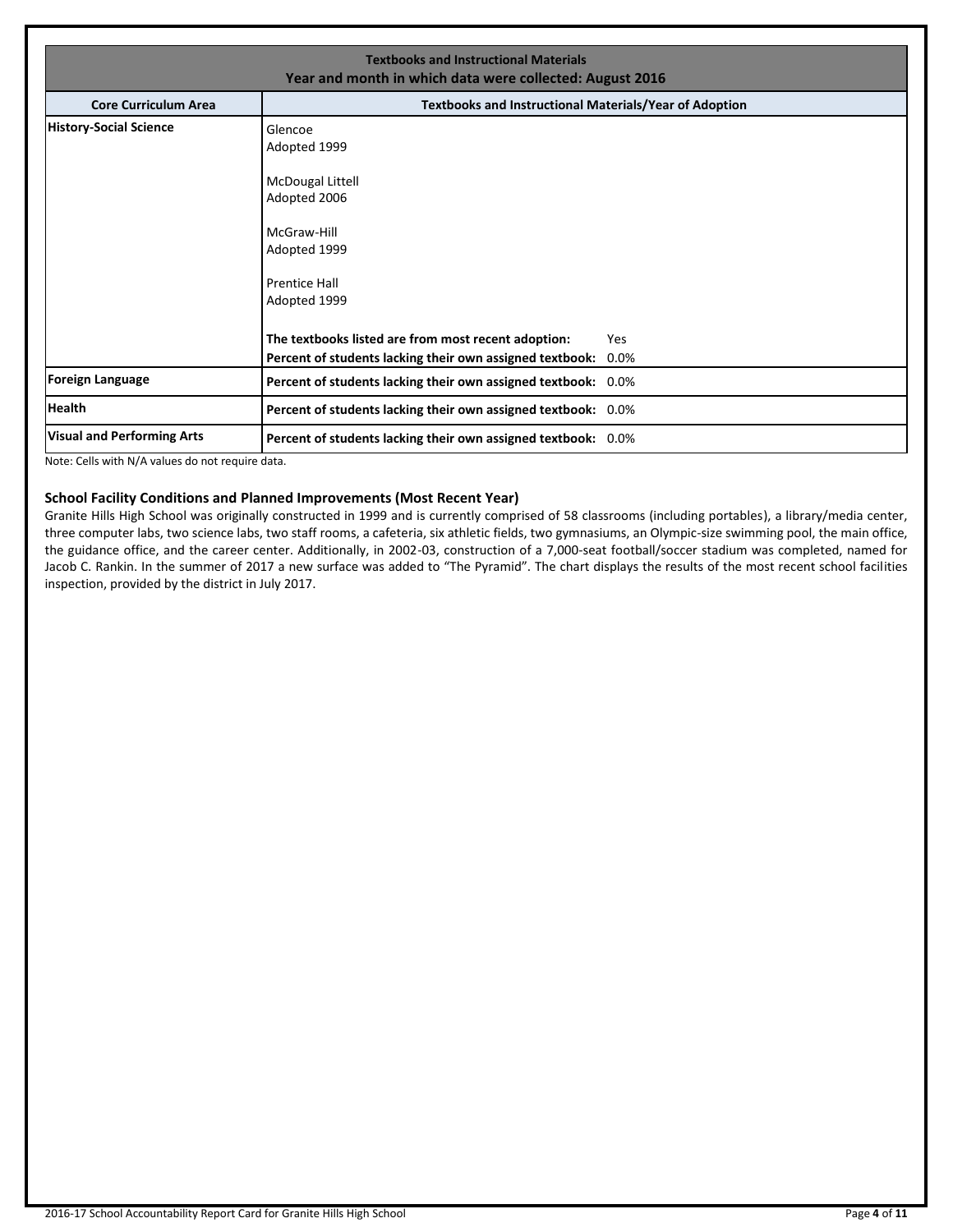|                                                                    | Year and month in which data were collected: 07/15/2015 | <b>School Facility Good Repair Status (Most Recent Year)</b> |                      |                |                                                                                                                                                                                                                                                                                                                                                                                                                                                                                                                                                                                                                                                                                                                                                                                                                                                                                                                                                                                                                                                                                                                                                                                                                                                                                                                               |
|--------------------------------------------------------------------|---------------------------------------------------------|--------------------------------------------------------------|----------------------|----------------|-------------------------------------------------------------------------------------------------------------------------------------------------------------------------------------------------------------------------------------------------------------------------------------------------------------------------------------------------------------------------------------------------------------------------------------------------------------------------------------------------------------------------------------------------------------------------------------------------------------------------------------------------------------------------------------------------------------------------------------------------------------------------------------------------------------------------------------------------------------------------------------------------------------------------------------------------------------------------------------------------------------------------------------------------------------------------------------------------------------------------------------------------------------------------------------------------------------------------------------------------------------------------------------------------------------------------------|
| <b>System Inspected</b>                                            |                                                         |                                                              | <b>Repair Status</b> |                | <b>Repair Needed and</b>                                                                                                                                                                                                                                                                                                                                                                                                                                                                                                                                                                                                                                                                                                                                                                                                                                                                                                                                                                                                                                                                                                                                                                                                                                                                                                      |
|                                                                    | Good                                                    |                                                              | Fair                 | Poor           | <b>Action Taken or Planned</b>                                                                                                                                                                                                                                                                                                                                                                                                                                                                                                                                                                                                                                                                                                                                                                                                                                                                                                                                                                                                                                                                                                                                                                                                                                                                                                |
| <b>Systems:</b><br>Gas Leaks, Mechanical/HVAC, Sewer               | X                                                       |                                                              |                      |                |                                                                                                                                                                                                                                                                                                                                                                                                                                                                                                                                                                                                                                                                                                                                                                                                                                                                                                                                                                                                                                                                                                                                                                                                                                                                                                                               |
| Interior:                                                          |                                                         |                                                              |                      | $\pmb{\times}$ | Rm 205 door needs bottom weather                                                                                                                                                                                                                                                                                                                                                                                                                                                                                                                                                                                                                                                                                                                                                                                                                                                                                                                                                                                                                                                                                                                                                                                                                                                                                              |
| <b>Interior Surfaces</b><br><b>Cleanliness:</b>                    | X                                                       |                                                              |                      |                | stripping; library & rm 404 damaged base<br>boards around computer station; rm 406<br>& 408 stained ceiling tile; rm 408 door<br>jam to kitchen needs repair & tear in<br>rubber drop zone; rm 410 & 411 missing<br>electrical cover; rm 412 torn<br>carpet/broken base boards on computer<br>station; 505A & 506 stained ceiling tiles;<br>rm 803, 806, 807, 815, 817 stained ceiling<br>tiles; rm 816 stained carpet from paint;<br>cafeteria trash can partition in girls<br>restroom is missing; rm 1011 rip in wall<br>covering; rm 1012 & 1013 stained ceiling<br>tiles; 1000 building boys restroom broken<br>hand dryer/graffiti on wall/broken urinal;<br>1000 building water fountain doesn't<br>work; 1100 building girls restroom paint<br>peeling on ceiling; rm 1106 damaged base<br>boards around computer station; rm 1107<br>holes in west wall; rm 1109 damaged base<br>boards around computer stations/stained<br>ceiling tiles; rm 1110 & 1111 stained<br>ceiling tiles; rm 1113 damaged base board<br>and wall patch on west wall/loose door<br>handle; rm 901 stained ceiling tiles; rm<br>907 broken light lens; mini gym light<br>out/missing clock; girls locker room light<br>out in restroom hand dryer broken; boys<br>locker room light out in restroom hand<br>dryer broken; main gym light out |
| Overall Cleanliness, Pest/ Vermin Infestation                      |                                                         |                                                              |                      |                |                                                                                                                                                                                                                                                                                                                                                                                                                                                                                                                                                                                                                                                                                                                                                                                                                                                                                                                                                                                                                                                                                                                                                                                                                                                                                                                               |
| Electrical:<br>Electrical                                          | X                                                       |                                                              |                      |                | Gym 903 - Broken light lens.<br>Gym 904 - Broken light lens.<br>Main Gym- Light out<br>Boys and Girls Locke Room- Light out                                                                                                                                                                                                                                                                                                                                                                                                                                                                                                                                                                                                                                                                                                                                                                                                                                                                                                                                                                                                                                                                                                                                                                                                   |
| <b>Restrooms/Fountains:</b><br>Restrooms, Sinks/ Fountains         | X                                                       |                                                              |                      |                | Gym Building- Main Gym - Broken<br>drinking fountain, missing tile at fountain<br>area.<br>Boys Restroom 1000 Building- Broken<br>Hand Dryer/Graffiti On Wall/Broken Light<br>Switch/Broken Urnal                                                                                                                                                                                                                                                                                                                                                                                                                                                                                                                                                                                                                                                                                                                                                                                                                                                                                                                                                                                                                                                                                                                             |
|                                                                    |                                                         |                                                              |                      |                | Water Fountain 1000 building- Water<br>Fountain Doesn't Work                                                                                                                                                                                                                                                                                                                                                                                                                                                                                                                                                                                                                                                                                                                                                                                                                                                                                                                                                                                                                                                                                                                                                                                                                                                                  |
| Safety:<br>Fire Safety, Hazardous Materials                        | X                                                       |                                                              |                      |                |                                                                                                                                                                                                                                                                                                                                                                                                                                                                                                                                                                                                                                                                                                                                                                                                                                                                                                                                                                                                                                                                                                                                                                                                                                                                                                                               |
| Structural:                                                        | X                                                       |                                                              |                      |                |                                                                                                                                                                                                                                                                                                                                                                                                                                                                                                                                                                                                                                                                                                                                                                                                                                                                                                                                                                                                                                                                                                                                                                                                                                                                                                                               |
| Structural Damage, Roofs                                           |                                                         |                                                              |                      |                |                                                                                                                                                                                                                                                                                                                                                                                                                                                                                                                                                                                                                                                                                                                                                                                                                                                                                                                                                                                                                                                                                                                                                                                                                                                                                                                               |
| External:<br>Playground/School Grounds, Windows/Doors/Gates/Fences | X                                                       |                                                              |                      |                | stadium concrete lifting/bleacher benches<br>warping from ground shift on east side<br>bleachers                                                                                                                                                                                                                                                                                                                                                                                                                                                                                                                                                                                                                                                                                                                                                                                                                                                                                                                                                                                                                                                                                                                                                                                                                              |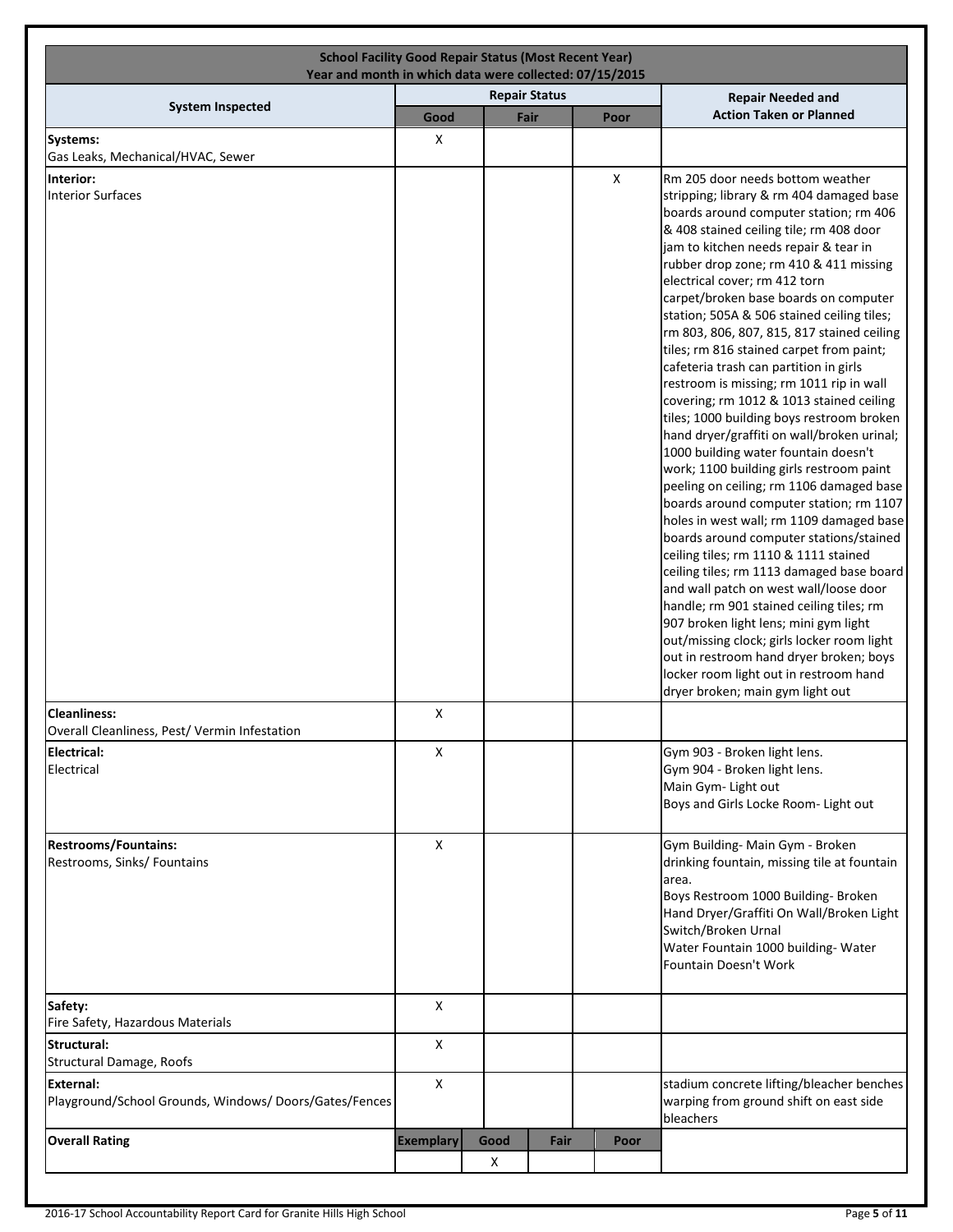## **B. Pupil Outcomes**

#### **State Priority: Pupil Achievement**

The SARC provides the following information relevant to the State priority: Pupil Achievement (Priority 4):

- Statewide assessments (i.e., California Assessment of Student Performance and Progress [CAASPP] System, which includes the Smarter Balanced Summative Assessments for students in the general education population and the California Alternate Assessments [CAAs] for English language arts/literacy [ELA] and mathematics given in grades three through eight and grade eleven. The CAAs have replaced the California Alternate Performance Assessment [CAPA] for ELA and mathematics, which were eliminated in 2015. Only eligible students may participate in the administration of the CAAs. CAA items are aligned with alternate achievement standards, which are linked with the Common Core State Standards [CCSS] for students with significant cognitive disabilities); and
- The percentage of students who have successfully completed courses that satisfy the requirements for entrance to the University of California and the California State University, or career technical education sequences or programs of study

| <b>2016-17 CAASPP Results for All Students</b> |                                                                                       |               |           |                 |              |           |  |
|------------------------------------------------|---------------------------------------------------------------------------------------|---------------|-----------|-----------------|--------------|-----------|--|
|                                                | Percent of Students Meeting or Exceeding the State Standards<br>$(grades 3-8 and 11)$ |               |           |                 |              |           |  |
| <b>Subject</b>                                 |                                                                                       | <b>School</b> |           | <b>District</b> | <b>State</b> |           |  |
|                                                | $15 - 16$                                                                             | $16 - 17$     | $15 - 16$ | $16 - 17$       | $15 - 16$    | $16 - 17$ |  |
| IELA                                           | 54                                                                                    | 51            | 37        | 39              | 48           | 48        |  |
| Math                                           | 12                                                                                    | 8             | 21        | 23              | 36           | 37        |  |

Percentages are not calculated when the number of students tested is ten or less, either because the number of students in this category is too small for statistical accuracy or to protect student privacy.

| <b>CAASPP Test Results in Science for All Students</b> |                                                                                                     |           |       |           |       |       |  |
|--------------------------------------------------------|-----------------------------------------------------------------------------------------------------|-----------|-------|-----------|-------|-------|--|
|                                                        | Percent of Students Scoring at Proficient or Advanced<br>(meeting or exceeding the state standards) |           |       |           |       |       |  |
| <b>Subject</b>                                         | <b>District</b><br><b>School</b><br><b>State</b>                                                    |           |       |           |       |       |  |
|                                                        | 14-15                                                                                               | $15 - 16$ | 14-15 | $15 - 16$ | 14-15 | 15-16 |  |
| Science                                                | 22                                                                                                  | 23        | 37    | 40        | 60    | 56    |  |

Note: Science test results include California Standards Tests (CSTs), California Modified Assessment (CMA), and California Alternate Performance Assessment (CAPA) in grades five, eight, and ten.

Note: Scores are not shown when the number of students tested is ten or less, either because the number of students in this category is too small for statistical accuracy or to protect student privacy.

Note: The 2016-17 data are not available. The California Department of Education is developing a new science assessment based on the Next Generation Science Standards for California Public Schools (CA NGSS). The new California Science Test (CAST) was piloted in spring 2017. The CST and CMA for Science will no longer be administered.

| Grade | 2016-17 Percent of Students Meeting Fitness Standards |        |        |  |  |
|-------|-------------------------------------------------------|--------|--------|--|--|
| Level | 4 of 6                                                | 5 of 6 | 6 of 6 |  |  |
|       | 19                                                    | 18.4   |        |  |  |

Percentages are not calculated when the number of students tested is ten or less, either because the number of students in this category is too small for statistical accuracy or to protect student privacy.

| 2015-16 CAASPP Results by Student Group<br>Science (grades 5, 8, and 10) |                           |                   |                            |                               |  |  |  |  |
|--------------------------------------------------------------------------|---------------------------|-------------------|----------------------------|-------------------------------|--|--|--|--|
|                                                                          | <b>Number of Students</b> |                   | <b>Percent of Students</b> |                               |  |  |  |  |
| Group                                                                    | <b>Enrolled</b>           | with Valid Scores | w/ Valid Scores            | <b>Proficient or Advanced</b> |  |  |  |  |
| <b>All Students</b>                                                      | 363                       | 360               | 99.2                       | 22.8                          |  |  |  |  |
| Male                                                                     | 196                       | 194               | 99.0                       | 23.2                          |  |  |  |  |
| Female                                                                   | 167                       | 166               | 99.4                       | 22.3                          |  |  |  |  |
| <b>Hispanic or Latino</b>                                                | 311                       | 309               | 99.4                       | 22.3                          |  |  |  |  |
| White                                                                    | 40                        | 39                | 97.5                       | 28.2                          |  |  |  |  |
| Socioeconomically Disadvantaged                                          | 328                       | 325               | 99.1                       | 22.8                          |  |  |  |  |
| <b>English Learners</b>                                                  | 65                        | 64                | 98.5                       | 6.3                           |  |  |  |  |
| <b>Students with Disabilities</b>                                        | 22                        | 21                | 95.5                       | 4.8                           |  |  |  |  |
| <b>Students Receiving Migrant Education Services</b>                     | 46                        | 46                | 100.0                      | 30.4                          |  |  |  |  |

Science test results include CSTs, CMA, and CAPA in grades five, eight, and ten. The "Proficient or Advanced" is calculated by taking the total number of students who scored at Proficient or Advanced on the science assessment divided by the total number of students with valid scores. Scores are not shown when the number of students tested is ten or less, either because the number of students in this category is too small for statistical accuracy or to protect student privacy.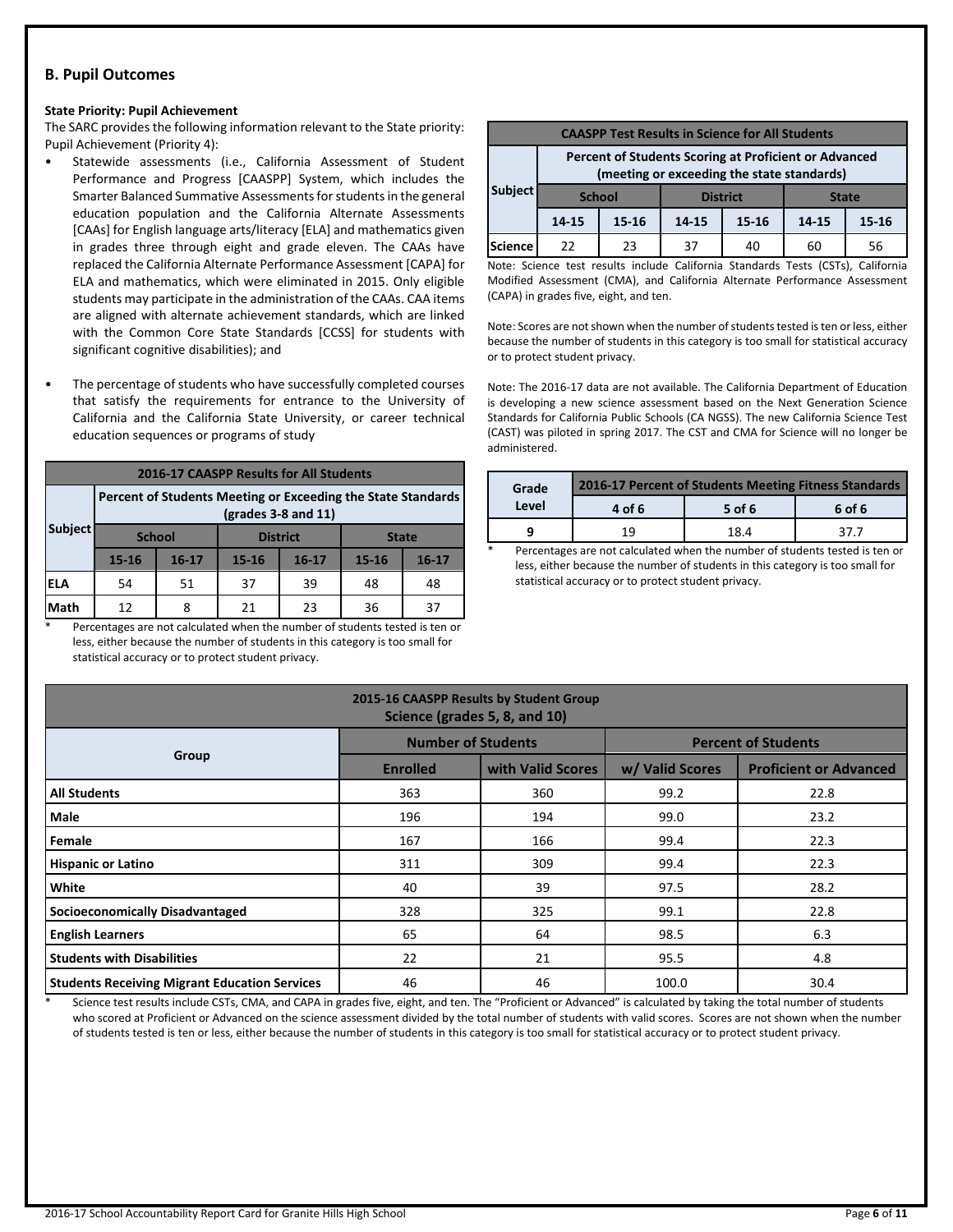| School Year 2016-17 CAASPP Assessment Results - English Language Arts (ELA)<br>Disaggregated by Student Groups, Grades Three through Eight and Eleven        |       |     |               |                |  |  |  |  |  |
|--------------------------------------------------------------------------------------------------------------------------------------------------------------|-------|-----|---------------|----------------|--|--|--|--|--|
| <b>Number</b><br><b>Total</b><br>Percent<br>Percent<br><b>Student Group</b><br><b>Enrollment</b><br><b>Tested</b><br><b>Tested</b><br><b>Met or Exceeded</b> |       |     |               |                |  |  |  |  |  |
| <b>All Students</b>                                                                                                                                          | 321   | 318 | 99.07         | 51.26          |  |  |  |  |  |
| Male                                                                                                                                                         | 166   | 163 | 98.19         | 42.33          |  |  |  |  |  |
| Female                                                                                                                                                       | 155   | 155 | 100           | 60.65          |  |  |  |  |  |
| American Indian or Alaska Native                                                                                                                             | $-$   | --  | $\frac{1}{2}$ | $\overline{a}$ |  |  |  |  |  |
| Asian                                                                                                                                                        | --    | --  | --            | --             |  |  |  |  |  |
| <b>Hispanic or Latino</b>                                                                                                                                    | 279   | 278 | 99.64         | 53.24          |  |  |  |  |  |
| Native Hawaiian or Pacific Islander                                                                                                                          | --    | --  | -−            | --             |  |  |  |  |  |
| White                                                                                                                                                        | 29    | 27  | 93.1          | 40.74          |  |  |  |  |  |
| <b>Two or More Races</b>                                                                                                                                     | $- -$ | --  | --            | $-$            |  |  |  |  |  |
| <b>Socioeconomically Disadvantaged</b>                                                                                                                       | 298   | 296 | 99.33         | 51.01          |  |  |  |  |  |
| <b>English Learners</b>                                                                                                                                      | 90    | 89  | 98.89         | 23.6           |  |  |  |  |  |
| <b>Students with Disabilities</b>                                                                                                                            | 19    | 18  | 94.74         | 11.11          |  |  |  |  |  |
| <b>Students Receiving Migrant Education Services</b>                                                                                                         | 44    | 44  | 100           | 56.82          |  |  |  |  |  |
| <b>Foster Youth</b>                                                                                                                                          |       | --  | $- -$         | --             |  |  |  |  |  |

Note: ELA test results include the Smarter Balanced Summative Assessment and the CAA. The "Percent Met or Exceeded" is calculated by taking the total number of students who met or exceeded the standard on the Smarter Balanced Summative Assessment plus the total number of students who met the standard (i.e., achieved Level 3–Alternate) on the CAAs divided by the total number of students who participated in both assessments.

Note: Double dashes (--) appear in the table when the number of students is ten or less, either because the number of students in this category is too small for statistical accuracy or to protect student privacy.

Note: The number of students tested includes all students who participated in the test whether they received a score or not; however, the number of students tested is not the number that was used to calculate the achievement level percentages. The achievement level percentages are calculated using only students who received scores.

| <b>School Year 2016-17 CAASPP Assessment Results - Mathematics</b><br>Disaggregated by Student Groups, Grades Three through Eight and Eleven |                                   |                                |                          |                                   |  |  |
|----------------------------------------------------------------------------------------------------------------------------------------------|-----------------------------------|--------------------------------|--------------------------|-----------------------------------|--|--|
| <b>Student Group</b>                                                                                                                         | <b>Total</b><br><b>Enrollment</b> | <b>Number</b><br><b>Tested</b> | Percent<br><b>Tested</b> | Percent<br><b>Met or Exceeded</b> |  |  |
| <b>All Students</b>                                                                                                                          | 321                               | 319                            | 99.38                    | 8.46                              |  |  |
| <b>Male</b>                                                                                                                                  | 166                               | 164                            | 98.8                     | 6.1                               |  |  |
| Female                                                                                                                                       | 155                               | 155                            | 100                      | 10.97                             |  |  |
| American Indian or Alaska Native                                                                                                             | $- -$                             | $-$                            | $\overline{\phantom{a}}$ |                                   |  |  |
| Asian                                                                                                                                        | $- -$                             | --                             | --                       |                                   |  |  |
| <b>Hispanic or Latino</b>                                                                                                                    | 279                               | 279                            | 100                      | 8.96                              |  |  |
| <b>Native Hawaiian or Pacific Islander</b>                                                                                                   | --                                | $\overline{\phantom{a}}$       | $\overline{\phantom{a}}$ | $- -$                             |  |  |
| White                                                                                                                                        | 29                                | 27                             | 93.1                     | 3.7                               |  |  |
| <b>Two or More Races</b>                                                                                                                     | --                                | --                             | --                       | --                                |  |  |
| <b>Socioeconomically Disadvantaged</b>                                                                                                       | 298                               | 296                            | 99.33                    | 8.45                              |  |  |
| <b>English Learners</b>                                                                                                                      | 90                                | 90                             | 100                      | 2.22                              |  |  |
| <b>Students with Disabilities</b>                                                                                                            | 19                                | 18                             | 94.74                    | 0                                 |  |  |
| <b>Students Receiving Migrant Education Services</b>                                                                                         | 44                                | 44                             | 100                      | 11.36                             |  |  |
| <b>Foster Youth</b>                                                                                                                          | --                                | --                             | --                       | --                                |  |  |

Note: Mathematics test results include the Smarter Balanced Summative Assessment and the CAA. The "Percent Met or Exceeded" is calculated by taking the total number of students who met or exceeded the standard on the Smarter Balanced Summative Assessment plus the total number of students who met the standard (i.e., achieved Level 3–Alternate) on the CAAs divided by the total number of students who participated in both assessments.

Note: Double dashes (--) appear in the table when the number of students is ten or less, either because the number of students in this category is too small for statistical accuracy or to protect student privacy.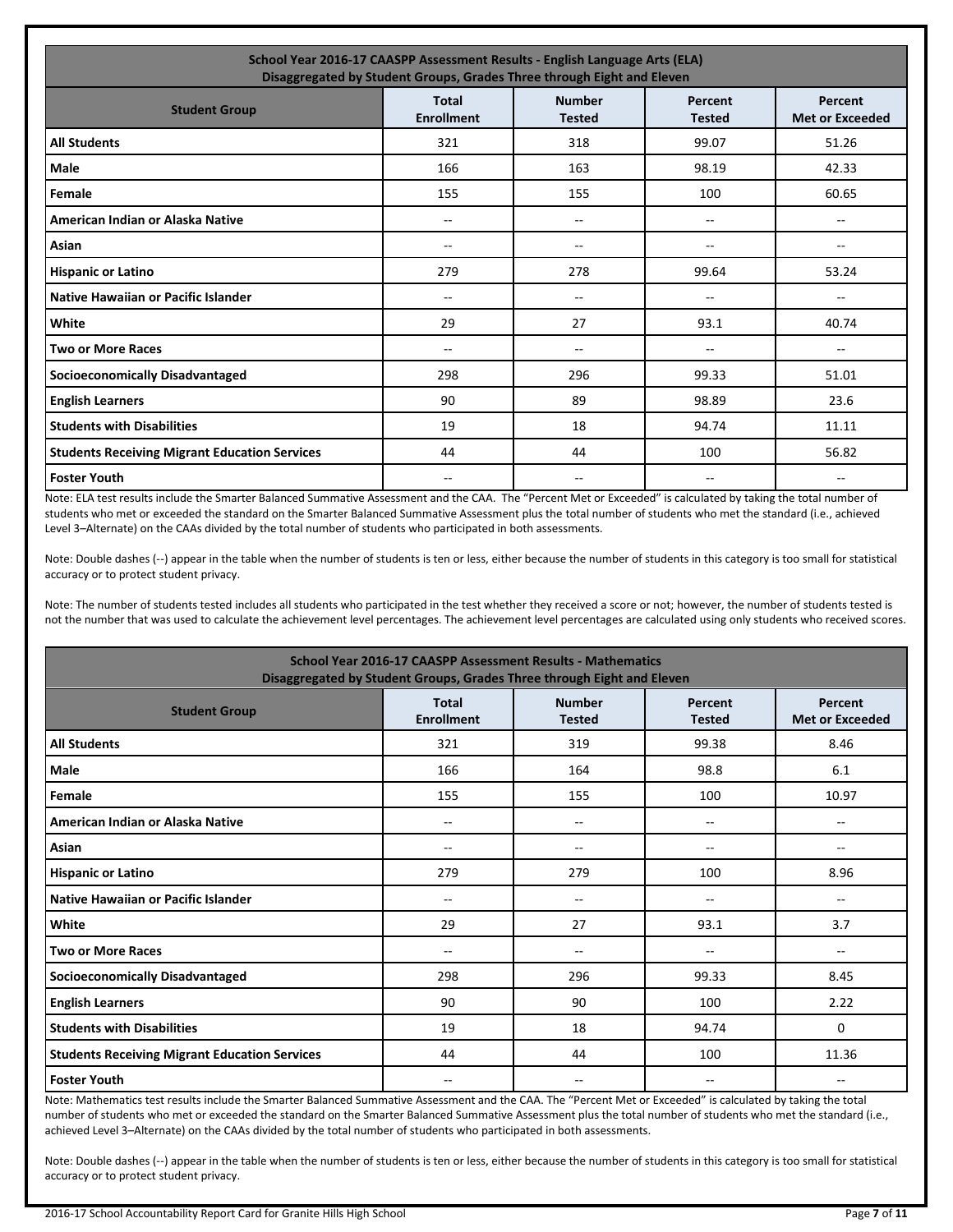Note: The number of students tested includes all students who participated in the test whether they received a score or not; however, the number of students tested is not the number that was used to calculate the achievement level percentages. The achievement level percentages are calculated using only students who received scores.

## **C. Engagement**

## **State Priority: Parental Involvement**

- The SARC provides the following information relevant to the State priority: Parental Involvement (Priority 3):
- Efforts the school district makes to seek parent input in making decisions for the school district and each schoolsite.

## **Opportunities for Parental Involvement (School Year 2017-18)**

Parents and the community are very supportive of the educational programs in the Porterville Unified School District.

Parents and guardians are always welcome on campus and can support their child's learning environment by:

- 1) Monitoring school attendance and academic progress using school-wide ABI tracking system
- 2) Attend school hosted parent orientations and participate in extra-curricular activities
- 3) Stay connected and informed by visiting "The Daily Roar" (on-line newspaper), the school website or the newly developed GHHS app for Smartphones
- 4) Planning and participating in activities at home that are supportive of classroom activities
- 5) Volunteering at school
- 6) Participating in decision-making processes by attending English Learner Advisory Committee and/or School Site Council meetings.

## Contact Information

Parents who wish to participate in the school's leadership teams, school committees, school activities, or become a volunteer may contact the main office at (559) 782-7075. The district's website (www.portervilleschools.org) also provides a variety of helpful resources and information for parents, students, staff, and community members.

## **State Priority: School Climate**

The SARC provides the following information relevant to the State priority: School Climate (Priority 6):

- Pupil suspension rates;
- Pupil expulsion rates; and
- Other local measures on the sense of safety.

## **School Safety Plan**

The safety of students and staff is a primary concern of Granite Hills High School. Teachers and administrators supervise students on campus before and after school and during breaks, while noon-duty supervisors monitor students during the lunch break. All visitors must sign in at the principal's office and receive proper authorization to be on campus. Visitors are asked by the staff to display their pass at all times. PUSD has also mandated that all district employees wear proper identification badges. For the safety of our students, all volunteers are fingerprinted and cleared through the Department of Justice. Appointments are made with the school secretary.

The School Site Safety Plan was most recently revised in fall 2014 by the Assistant Principal. Key elements of the plan focus on emergency preparedness. The school is in compliance with the laws, rules, and regulations pertaining to hazardous materials and state earthquake standards. Emergency drills are held on a regular basis. In addition to the emergency drills, all PUSD employees have participated in Active Shooter Awareness Training, provided by Porterville Police Department.

| <b>Suspensions and Expulsions</b> |         |         |         |  |  |  |
|-----------------------------------|---------|---------|---------|--|--|--|
| <b>School</b>                     | 2014-15 | 2015-16 | 2016-17 |  |  |  |
| <b>Suspensions Rate</b>           | 7.44    | 8.27    | 6.24    |  |  |  |
| <b>Expulsions Rate</b>            | 0.9     | 0.48    | 0.42    |  |  |  |
| <b>District</b>                   | 2014-15 | 2015-16 | 2016-17 |  |  |  |
| <b>Suspensions Rate</b>           | 5.91    | 5.62    | 5.42    |  |  |  |
| <b>Expulsions Rate</b>            | 0.34    | 0.3     | 0.31    |  |  |  |
| <b>State</b>                      | 2014-15 | 2015-16 | 2016-17 |  |  |  |
| <b>Suspensions Rate</b>           | 3.79    | 3.65    | 3.65    |  |  |  |
| <b>Expulsions Rate</b>            | 0.09    | 0.09    | 0.09    |  |  |  |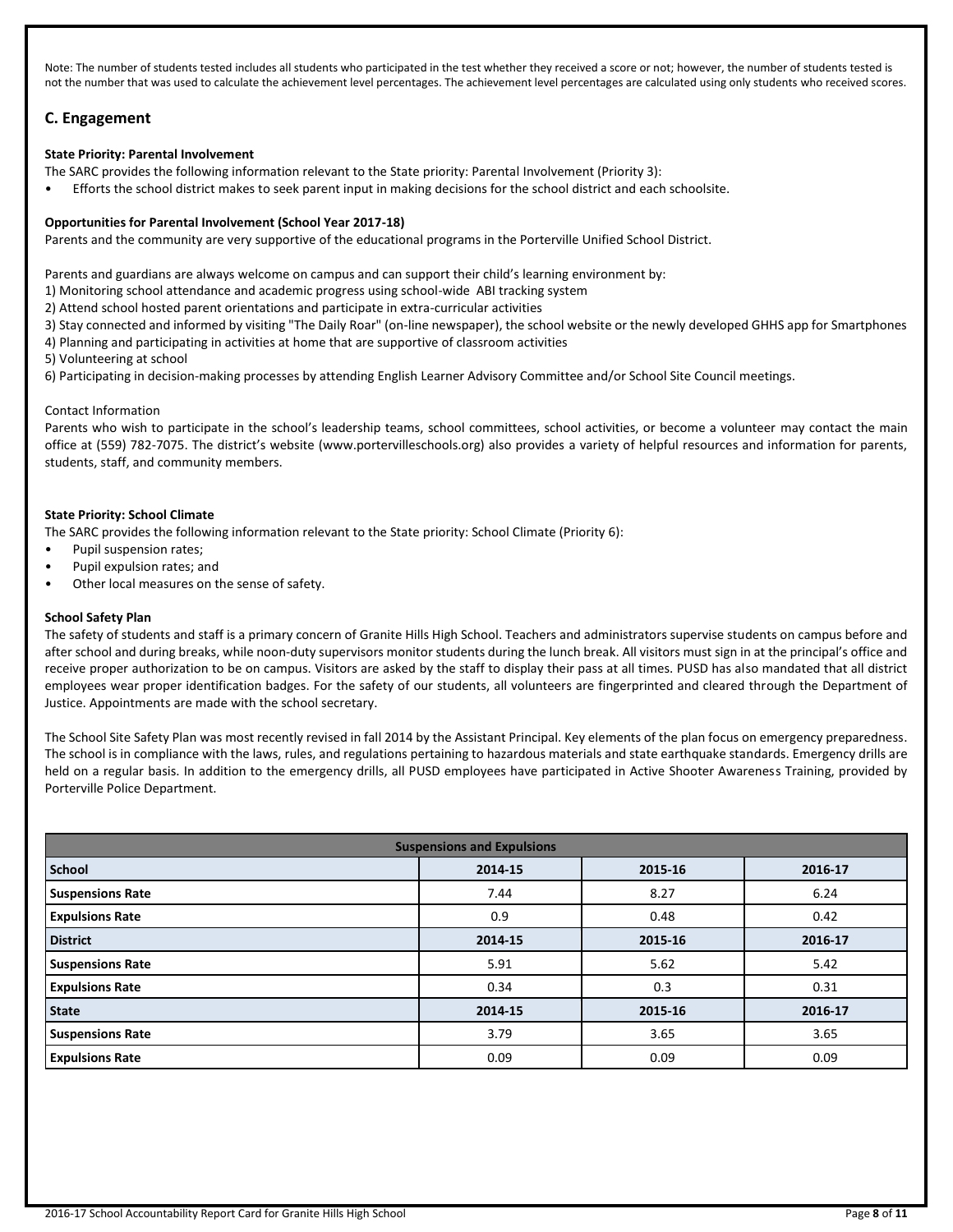## **D. Other SARC Information**

The information in this section is required to be in the SARC but is not included in the state priorities for LCFF.

| 2017-18 Federal Intervention Program                |                 |           |  |  |  |
|-----------------------------------------------------|-----------------|-----------|--|--|--|
| <b>Indicator</b>                                    | <b>District</b> |           |  |  |  |
| <b>Program Improvement Status</b>                   | In PI           |           |  |  |  |
| <b>First Year of Program Improvement</b>            | 2009-2010       | 2006-2007 |  |  |  |
| Year in Program Improvement                         | Year 3          |           |  |  |  |
| Number of Schools Currently in Program Improvement  | 16              |           |  |  |  |
| Percent of Schools Currently in Program Improvement | 80              |           |  |  |  |

#### **Academic Counselors and Other Support Staff at this School**

| <b>Number of Full-Time Equivalent (FTE)</b>        |  |  |  |  |  |
|----------------------------------------------------|--|--|--|--|--|
| 4                                                  |  |  |  |  |  |
|                                                    |  |  |  |  |  |
|                                                    |  |  |  |  |  |
|                                                    |  |  |  |  |  |
|                                                    |  |  |  |  |  |
|                                                    |  |  |  |  |  |
|                                                    |  |  |  |  |  |
|                                                    |  |  |  |  |  |
|                                                    |  |  |  |  |  |
|                                                    |  |  |  |  |  |
| <b>Average Number of Students per Staff Member</b> |  |  |  |  |  |
|                                                    |  |  |  |  |  |

**Academic Counselor Counselor Counselor Counselor Counselor Counselor Counselor Counselor Counselor** 

One Full Time Equivalent (FTE) equals one staff member working full time; one FTE could also represent two staff members who each work 50 percent of full time.

| Average Class Size and Class Size Distribution (Secondary) |                              |                           |         |                                |         |         |         |         |         |         |         |         |
|------------------------------------------------------------|------------------------------|---------------------------|---------|--------------------------------|---------|---------|---------|---------|---------|---------|---------|---------|
|                                                            | <b>Number of Classrooms*</b> |                           |         |                                |         |         |         |         |         |         |         |         |
|                                                            |                              | <b>Average Class Size</b> |         | $1 - 22$<br>$23 - 32$<br>$33+$ |         |         |         |         |         |         |         |         |
| Subject                                                    | 2014-15                      | 2015-16                   | 2016-17 | 2014-15                        | 2015-16 | 2016-17 | 2014-15 | 2015-16 | 2016-17 | 2014-15 | 2015-16 | 2016-17 |
| English                                                    | 24                           | 24                        | 25      | 18                             | 18      | 13      | 21      | 21      | 35      | 12      | 12      |         |
| <b>Mathematics</b>                                         | 28                           | 28                        | 29      | 6                              | 6       |         | 23      | 23      | 17      | 13      | 13      | 22      |
| <b>Science</b>                                             | 26                           | 26                        | 29      | 6                              | 6       | 4       | 25      | 25      | 28      | 9       | 9       | 9       |
| <b>Social Science</b>                                      | 27                           | 27                        | 32      | 4                              | 4       | 3       | 24      | 24      |         | 6       | 6       | 21      |

\* Number of classes indicates how many classrooms fall into each size category (a range of total students per classroom). At the secondary school level, this information is reported by subject area rather than grade level.

## **Professional Development provided for Teachers**

A constructive evaluation process promotes quality instruction and is a fundamental element in a sound educational program. Evaluations and formal observations are designed to encourage common goals and to comply with the state's evaluation criteria and district policies. Temporary and probationary teachers are evaluated annually and tenured teachers are evaluated every other year.

Evaluations are conducted by site administrators, who have been trained and certified for competency to perform teacher evaluations. Evaluation criteria includes the following:

- Engaging and Supporting all Students in Learning
- Understanding and Organizing Subject Matter for Student Learning
- Assessing Student Learning
- Creating and Maintaining Effective Environments for Student Learning
- Planning Instruction and Designing Learning Experiences for all Students
- Developing as a Professional Educator

Staff members build teaching skills and concepts through participating in professional development that focus on improving instruction and assessment. Teacher collaboration time is utilized during Monday extended day schedule and designated Wednesday minimum days.

During this time, teachers are offered a broad-based variety of professional growth opportunities in curriculum, instruction, and assessments. Schoolwide focus will include aligning instruction with CC shifts and meeting Progress Adviser instructional goals. PUSD is currently transitioning and fostering change in the areas of Common Core, one to one technology and Linked Learning.

For additional support in their profession, teachers may enlist the services of the district's Beginning Teacher Support and Assessment (BTSA) facilitator and/or the Peer Assistance and Review (PAR) program.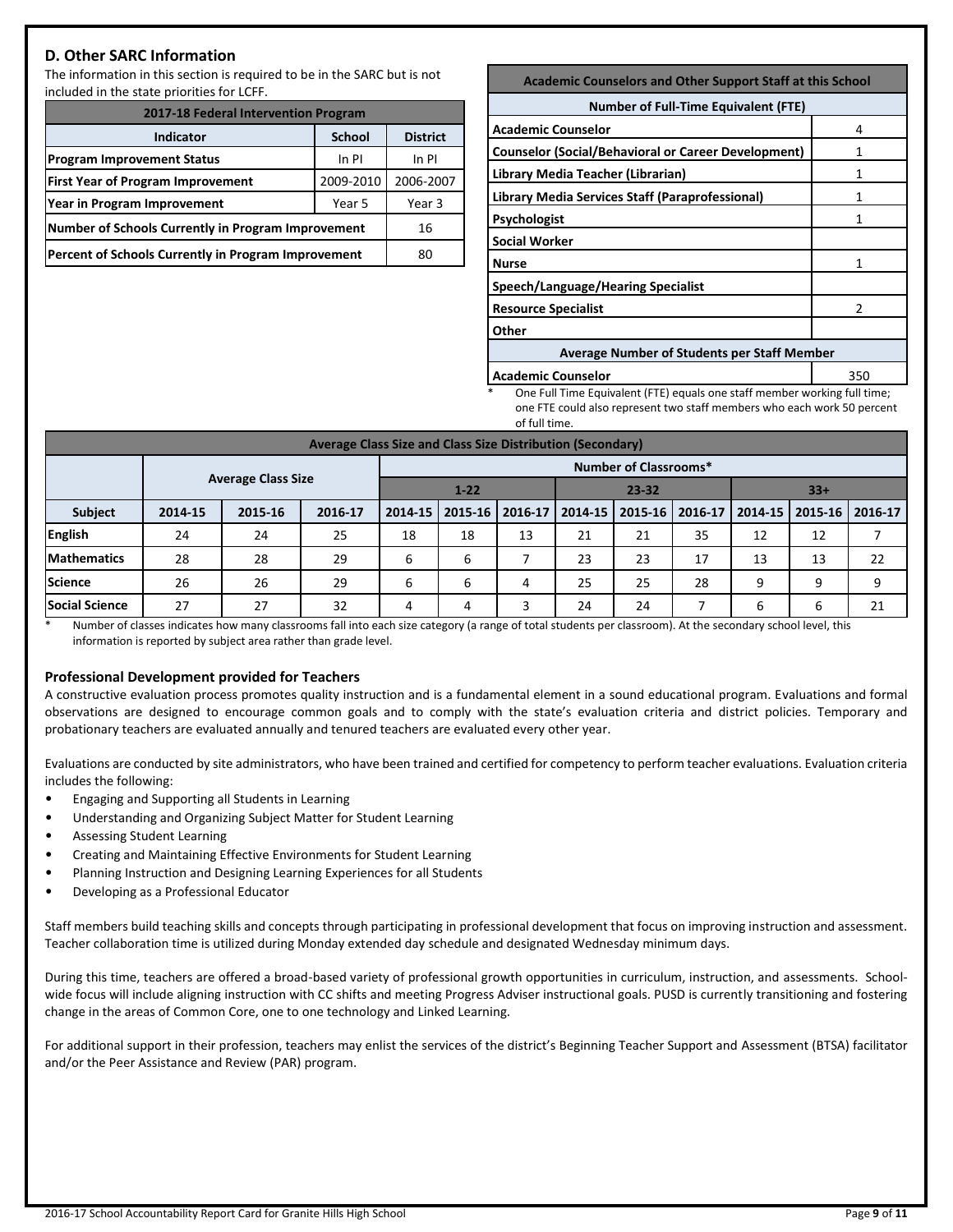| FY 2015-16 Teacher and Administrative Salaries |                           |                                                                  |  |  |  |
|------------------------------------------------|---------------------------|------------------------------------------------------------------|--|--|--|
| Category                                       | <b>District</b><br>Amount | <b>State Average for</b><br><b>Districts In Same</b><br>Category |  |  |  |
| <b>Beginning Teacher Salary</b>                | \$49,392                  | \$48,522                                                         |  |  |  |
| Mid-Range Teacher Salary                       | \$74,604                  | \$75,065                                                         |  |  |  |
| <b>Highest Teacher Salary</b>                  | \$90,811                  | \$94,688                                                         |  |  |  |
| <b>Average Principal Salary (ES)</b>           | \$151,564                 | \$119,876                                                        |  |  |  |
| <b>Average Principal Salary (MS)</b>           | \$153,951                 | \$126,749                                                        |  |  |  |
| <b>Average Principal Salary (HS)</b>           | \$164,505                 | \$135,830                                                        |  |  |  |
| <b>Superintendent Salary</b>                   | \$226,527                 | \$232,390                                                        |  |  |  |
| <b>Percent of District Budget</b>              |                           |                                                                  |  |  |  |
| <b>Teacher Salaries</b>                        | 32%                       | 37%                                                              |  |  |  |
| <b>Administrative Salaries</b>                 | 4%                        | 5%                                                               |  |  |  |

| FY 2015-16 Expenditures Per Pupil and School Site Teacher Salaries |                                                 |                     |                          |          |  |  |
|--------------------------------------------------------------------|-------------------------------------------------|---------------------|--------------------------|----------|--|--|
|                                                                    | Average                                         |                     |                          |          |  |  |
| Level                                                              | <b>Total</b>                                    | <b>Unrestricted</b> | <b>Teacher</b><br>Salary |          |  |  |
| <b>School Site</b>                                                 | \$6,853                                         | \$727               | \$6,126                  | \$65,867 |  |  |
| <b>District</b>                                                    |                                                 |                     | \$6,336                  | \$76,860 |  |  |
| <b>State</b>                                                       |                                                 |                     | \$6,574                  | \$77,824 |  |  |
|                                                                    | <b>Percent Difference: School Site/District</b> | $-3.3$              | $-6.3$                   |          |  |  |
|                                                                    | Percent Difference: School Site/ State          | 30.6                | $-5.0$                   |          |  |  |

Cells with  $\blacklozenge$  do not require data.

\* For detailed information on salaries, see the CDE Certificated Salaries & Benefits webpage a[t www.cde.ca.gov/ds/fd/cs/.](http://www.cde.ca.gov/ds/fd/cs/)

## **Types of Services Funded**

In addition to general state funding, Porterville Unified School District received state and federal categorical funding for the following support programs:

- Title I, Basic Grant
- Title II, Teacher Quality & Technology
- Title III, Limited English Proficiency
- \* Title VII, Indian, Native Hawaiian, and Alaska Native Education

| <b>Dropout Rate and Graduation Rate (Four-Year Cohort Rate)</b> |         |         |         |  |  |  |
|-----------------------------------------------------------------|---------|---------|---------|--|--|--|
| <b>Granite Hills High School</b>                                | 2013-14 | 2014-15 | 2015-16 |  |  |  |
| <b>Dropout Rate</b>                                             | 5.4     | 4.5     | 2.8     |  |  |  |
| <b>Graduation Rate</b>                                          | 94.17   | 94.57   | 96.8    |  |  |  |
| <b>Porterville Unified School District</b>                      | 2013-14 | 2014-15 | 2015-16 |  |  |  |
| <b>Dropout Rate</b>                                             | 13.9    | 10.8    | 9.9     |  |  |  |
| <b>Graduation Rate</b>                                          | 84.29   | 86.99   | 86.74   |  |  |  |
| California                                                      | 2013-14 | 2014-15 | 2015-16 |  |  |  |
| <b>Dropout Rate</b>                                             | 11.5    | 10.7    | 9.7     |  |  |  |
| <b>Graduation Rate</b>                                          | 80.95   | 82.27   | 83.77   |  |  |  |

| <b>Career Technical Education Participation</b>                                                                |                                     |  |  |  |
|----------------------------------------------------------------------------------------------------------------|-------------------------------------|--|--|--|
| <b>Measure</b>                                                                                                 | <b>CTE Program</b><br>Participation |  |  |  |
| Number of pupils participating in CTE                                                                          | 459                                 |  |  |  |
| % of pupils completing a CTE program and earning<br>a high school diploma                                      | 15                                  |  |  |  |
| % of CTE courses sequenced or articulated between<br>the school and institutions of postsecondary<br>education | 33                                  |  |  |  |

| <b>Courses for University of California (UC)</b><br>and/or California State University (CSU) Admission |       |  |  |  |
|--------------------------------------------------------------------------------------------------------|-------|--|--|--|
| <b>UC/CSU Course Measure</b><br>Percent                                                                |       |  |  |  |
| 2016-17 Students Enrolled in Courses Required<br>for UC/CSU Admission                                  | 99.62 |  |  |  |
| 2015-16 Graduates Who Completed All Courses<br><b>Required for UC/CSU Admission</b>                    | 34.84 |  |  |  |

Where there are student course enrollments.

| <b>2016-17 Advanced Placement Courses</b> |                                                                                                                   |      |  |  |  |
|-------------------------------------------|-------------------------------------------------------------------------------------------------------------------|------|--|--|--|
| <b>Subject</b>                            | <b>Number of</b><br><b>Percent of</b><br><b>Students In</b><br><b>AP Courses</b><br>Offered*<br><b>AP Courses</b> |      |  |  |  |
| <b>Computer Science</b>                   |                                                                                                                   |      |  |  |  |
| <b>English</b>                            | $\mathfrak{p}$                                                                                                    |      |  |  |  |
| <b>Fine and Performing Arts</b>           |                                                                                                                   |      |  |  |  |
| <b>Foreign Language</b>                   | 2                                                                                                                 |      |  |  |  |
| <b>Mathematics</b>                        |                                                                                                                   |      |  |  |  |
| <b>Science</b>                            | 2                                                                                                                 |      |  |  |  |
| <b>Social Science</b>                     | 2                                                                                                                 |      |  |  |  |
| All courses                               |                                                                                                                   | 12.7 |  |  |  |